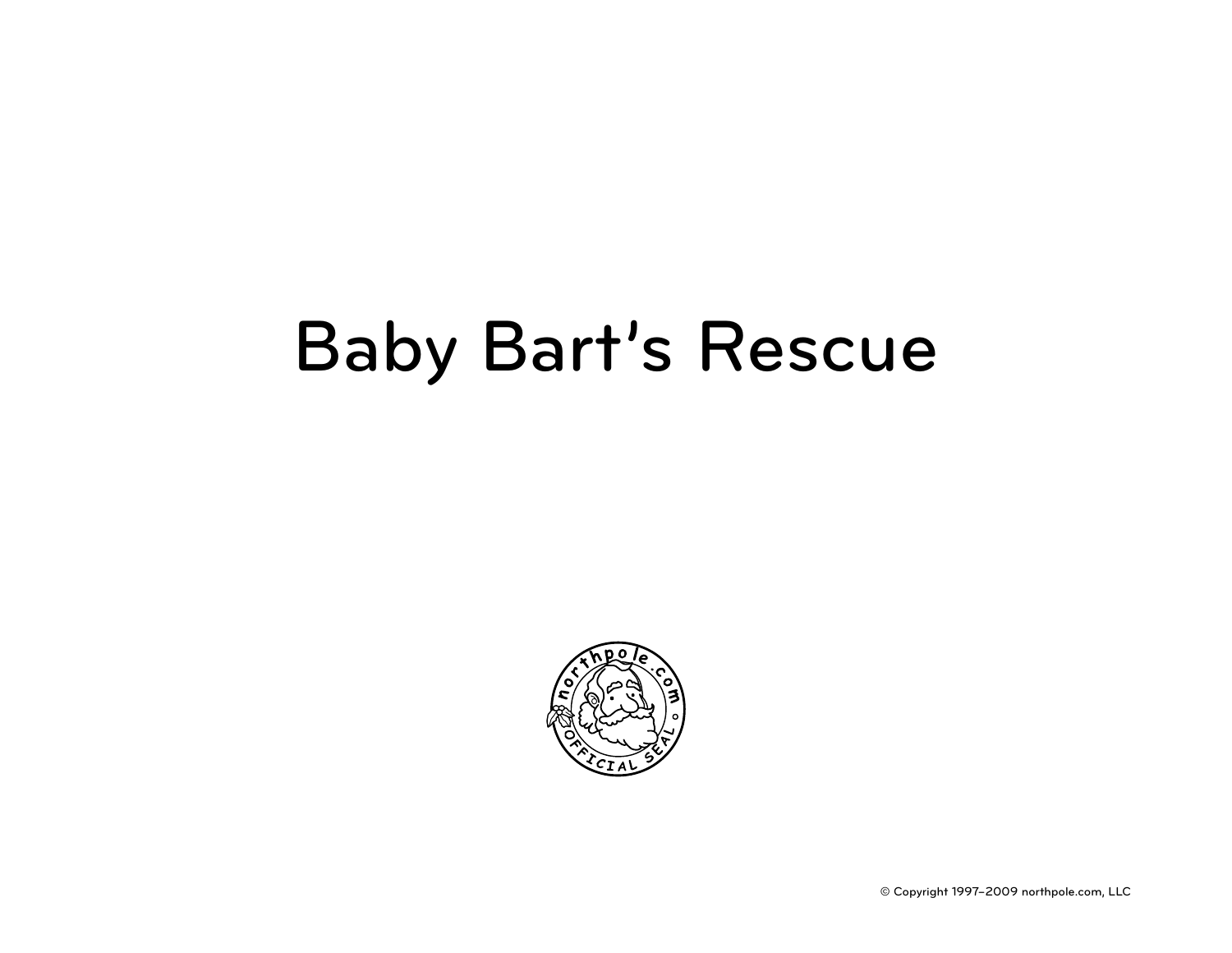Once upon a time there was a family of polar bears: Mother Bear, Father Bear, and Baby Bart.

Father Bear and Baby Bart were out playing one day when all of a sudden there was a fierce snowstorm. It was snowing so hard that Baby Bart got separated from his dad.

 $\boldsymbol{\rho}$ Ω O O Ω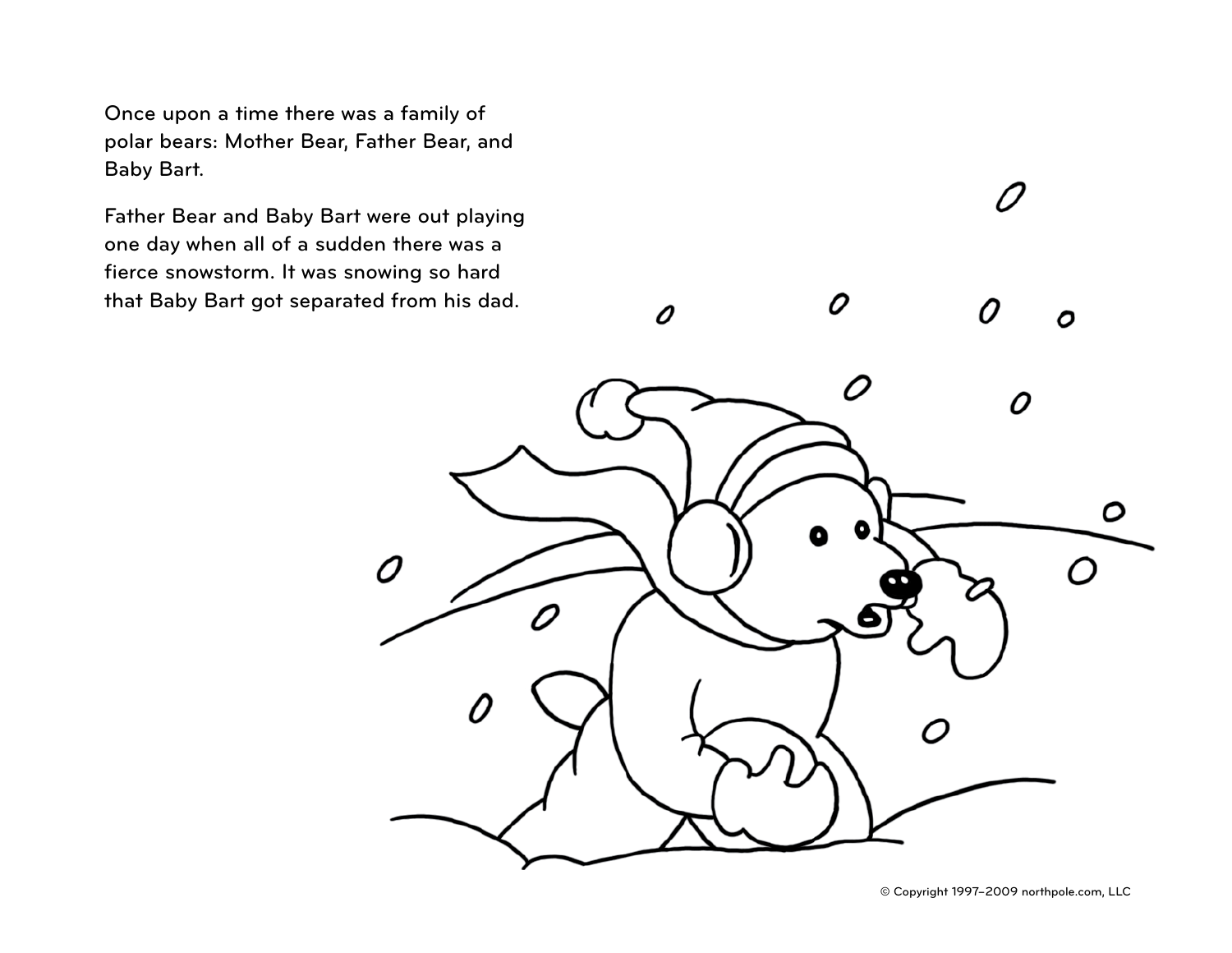Father Bear called Santa right away for help. He knew that Santa found little boys and girls all over the world. Surely, Santa could find Baby Bart!

Father Bear was right. Using his Electronic Kid Finder, Santa soon knew exactly where Baby Bart was! But the snow piled up deeper and deeper.

It was so deep and the storm was so fierce that no one could go outside to rescue Baby Bart.



2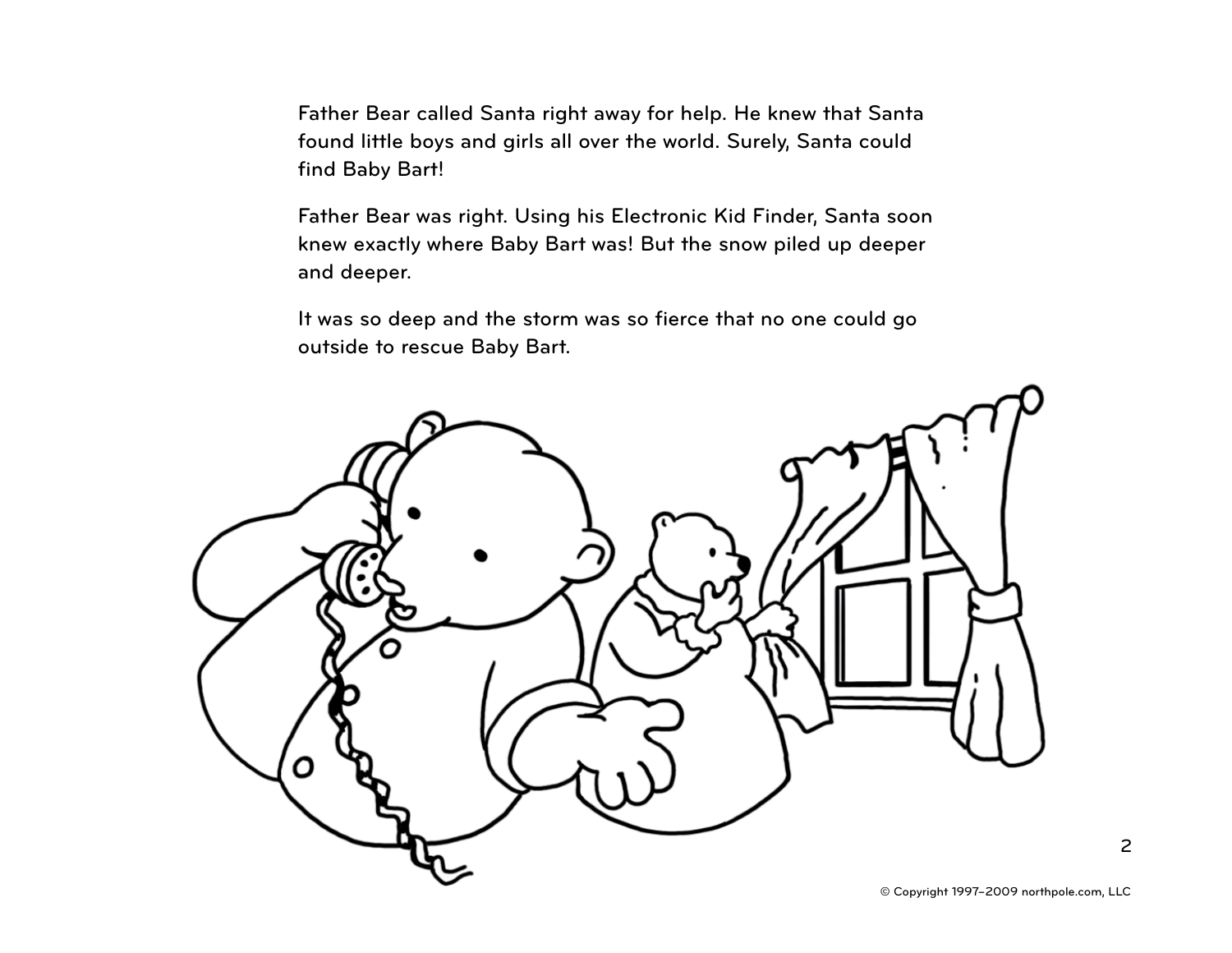"Hmmm!" said Santa. "This calls for some magical help, and fast! I know just the right people—the Snowman Squad. They can get around in any storm!"

Santa turned on the Reindeer Radio and shouted out, "Snowman Squad! Snowman Squad! Come in, please! Baby Bart is lost in the storm. He is on the west ridge. Please help!"

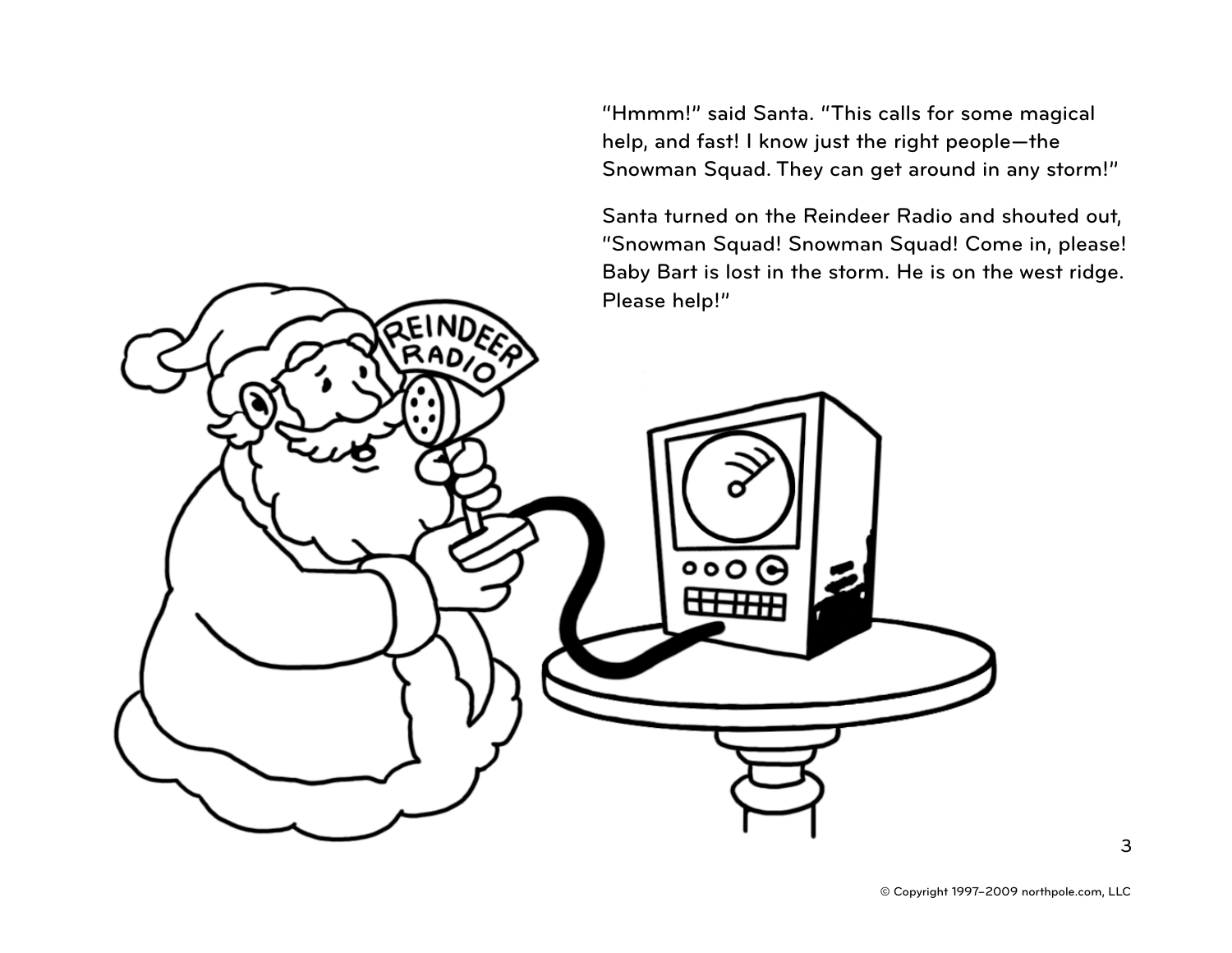The Snowman Squad knew exactly what to do. They rushed to the big North Pole Tractor and Truck Garage.

They started up the engines on the huge snow dump truck, snowplow and the snow  $\sigma$ backhoe and headed out to rescue Baby Bart.

Only the Snowman Squad could make it in this storm!

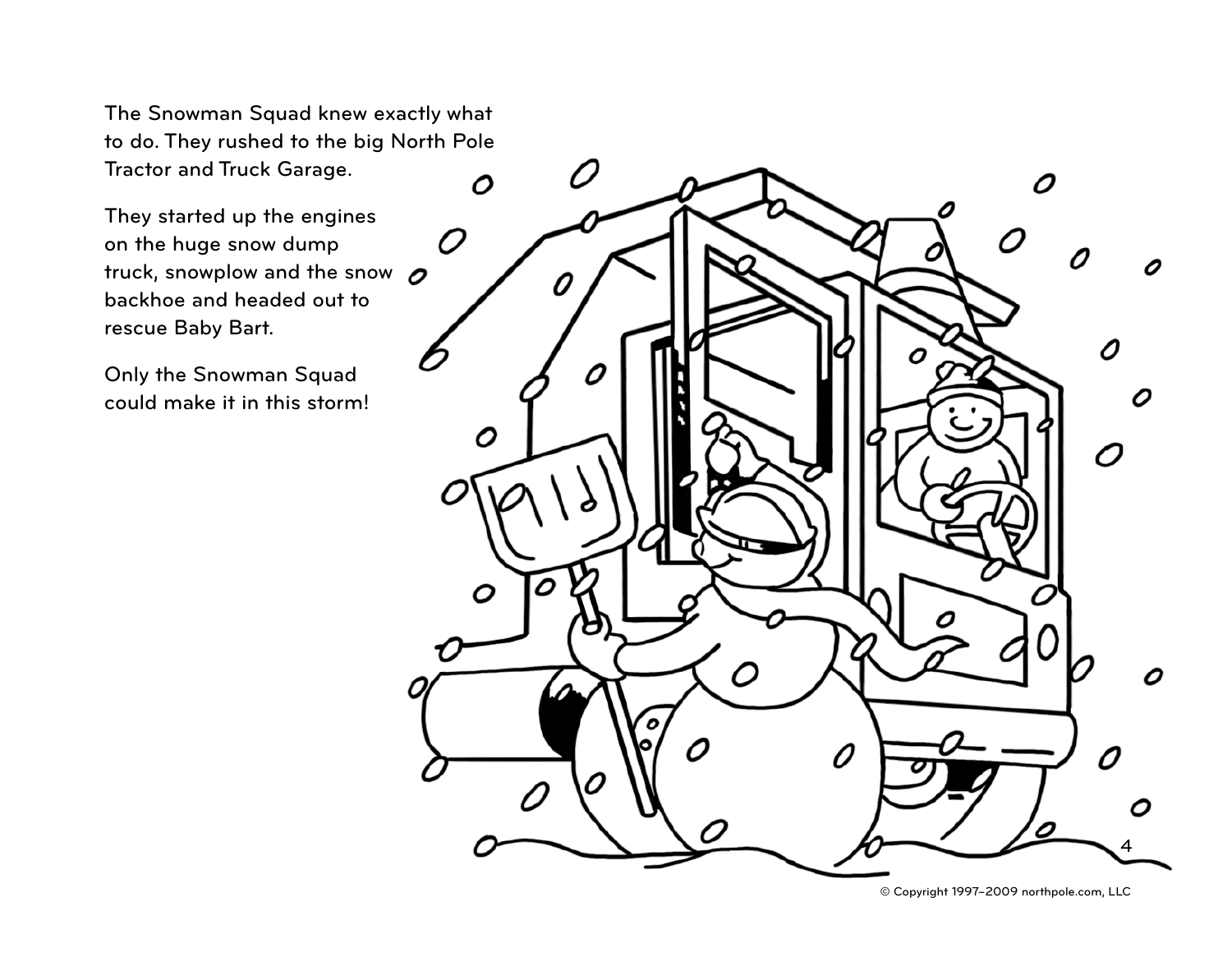The snow was really deep, but the huge trucks pounded through the snowdrifts. All the trucks worked together to make a road to where Baby Bart was stranded.

The big snow loader truck, snow backhoe and snowplow moved the snow to the dump truck so it could be hauled away.